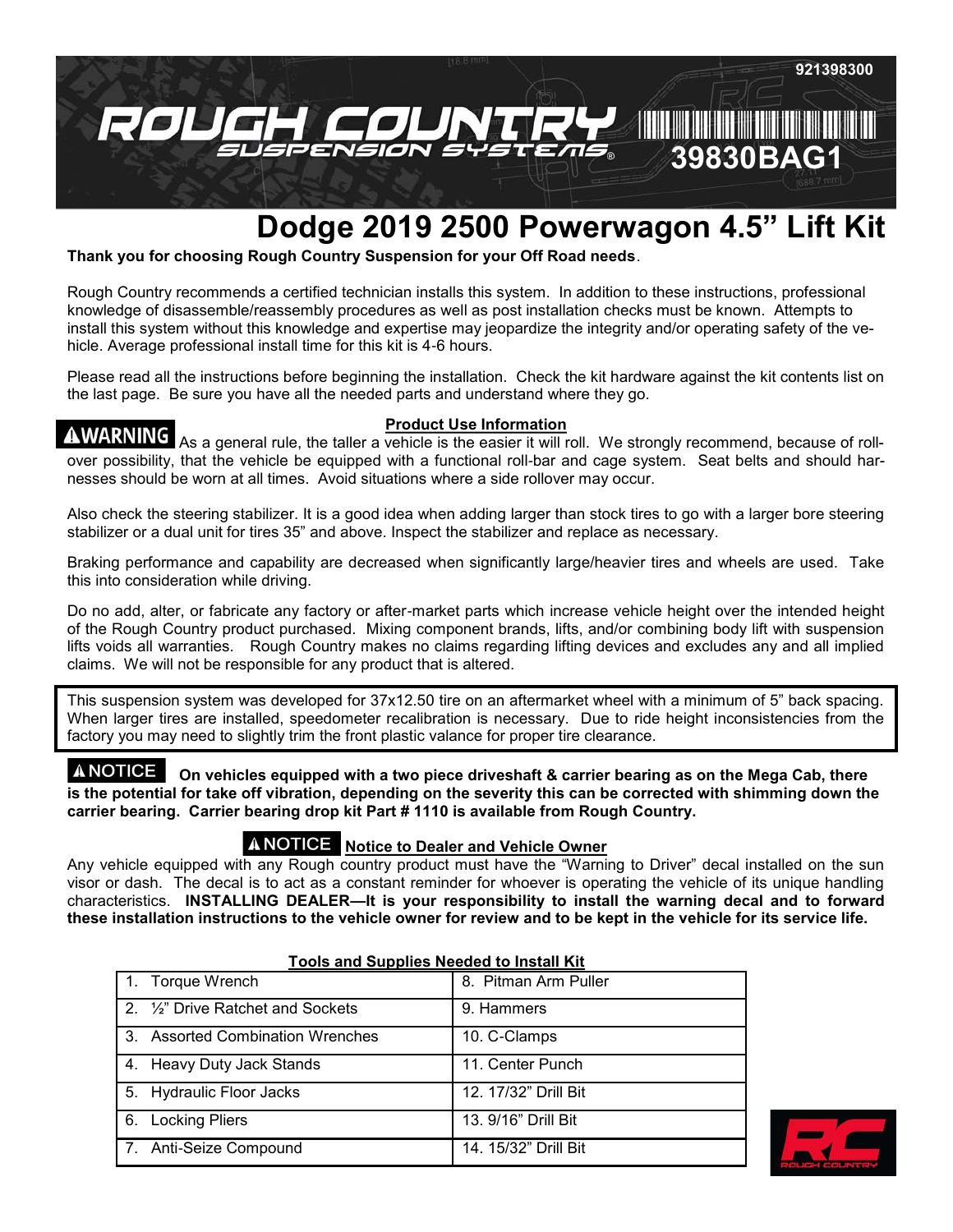| <b>Kit Contents:</b>                                                                                                                                                                                 |                                                                                                                                                              | <b>Poly Bags:</b>                                                                                                                                                                                                              |  |
|------------------------------------------------------------------------------------------------------------------------------------------------------------------------------------------------------|--------------------------------------------------------------------------------------------------------------------------------------------------------------|--------------------------------------------------------------------------------------------------------------------------------------------------------------------------------------------------------------------------------|--|
| 9299:<br>2-Front Coil Springs<br>39830Box1:<br>1-Front Track Bar Bracket<br>2-Front Sway Bar Brackets<br>1-Pitman Arm (6615)<br>2-Bump Stops<br>1-Dr Brake Line Bracket<br>1-Pass Brake Line Bracket | 39830Box2:<br>2-Front Shock Absorbers (660818)<br>2-Rear Shock Absorbers (660801)<br>1368Box1:<br>1-Driver Radius Arm<br>1368Box2:<br>1-Passenger Radius Arm | 39830Bag3:<br>2-1/2" Flat Washers<br>1-1/2" x 1.25" Bolt<br>1-1/2" Top Lock Nut<br>1-18mm x 80mm Bolt<br>1-18mm Nylock Nut<br>1-18mm Flat Washer<br>2-5/16" x 3/4" Bolts<br>2-5/16" Flat Washers                               |  |
| 1-Dr Sway Bar Drop Bracket<br>1-Pass Sway Bar Drop Bracket<br>1-E-Brake Bracket<br>1-39830BAG1 (Instructions)<br>1-39830BAG3<br>39830Box3:<br>2-Rear Coil Spring Spacers<br>1-Rear Track Bar Bracket |                                                                                                                                                              | 2-5/16" Nylock Nuts<br>8-7/16" Flat Washers<br>4-7/16" x 1.25" Bolts<br>4-7/16" Nylock Nuts<br>39830Bag4:<br>$1 - 1/2$ " x $1.5$ " Bolt<br>2-1/2" Flat Washers                                                                 |  |
| 2-Rear Sway Bar Links<br>2-Rear Bump Stop Brackets<br>1-Rear Track Bar Sleeve<br>1-39830BAG4                                                                                                         |                                                                                                                                                              | 2-1/2" Top Lock Nuts<br>4-3/8" x 1.25" Bolts<br>12-3/8" Flat Washers<br>4-3/8" Nylock Nuts<br>1-9/16" x 4" Bolt<br>1-9/16" Flat Washer<br>1-9/16" Nut<br>1-1/2" x 1.25" Bolt<br>4-12mm x 65mm Bolts<br>4-12mm Flange Lock Nuts |  |
|                                                                                                                                                                                                      | 39830                                                                                                                                                        | 4-10mm x 100mm Bolts                                                                                                                                                                                                           |  |





| Size  | Grade 5     | Grade 8   | Size | Class 8.8 | Class 10.9 |
|-------|-------------|-----------|------|-----------|------------|
| 5/16" | $15$ ft/lbs | 20ft/lbs  | 6MM  | 5ft/lbs   | 9ft/lbs    |
| 3/8"  | 30 ft/lbs   | 35ft/lbs  | 8MM  | 18ft/lbs  | 23ft/lbs   |
| 7/16" | 45 ft/lbs   | 60ft/lbs  | 10MM | 32ft/lbs  | 45ft/lbs   |
| 1/2"  | 65 ft/lbs   | 90ft/lbs  | 12MM | 55ft/lbs  | 75ft/lbs   |
| 9/16" | 95 ft/lbs   | 130ft/lbs | 14MM | 85ft/lbs  | 120ft/lbs  |
| 5/8"  | 135ft/lbs   | 175ft/lbs | 16MM | 130ft/lbs | 165ft/lbs  |
| 3/4"  | 185ft/lbs   | 280ft/lbs | 18MM | 170ft/lbs | 240ft/lbs  |

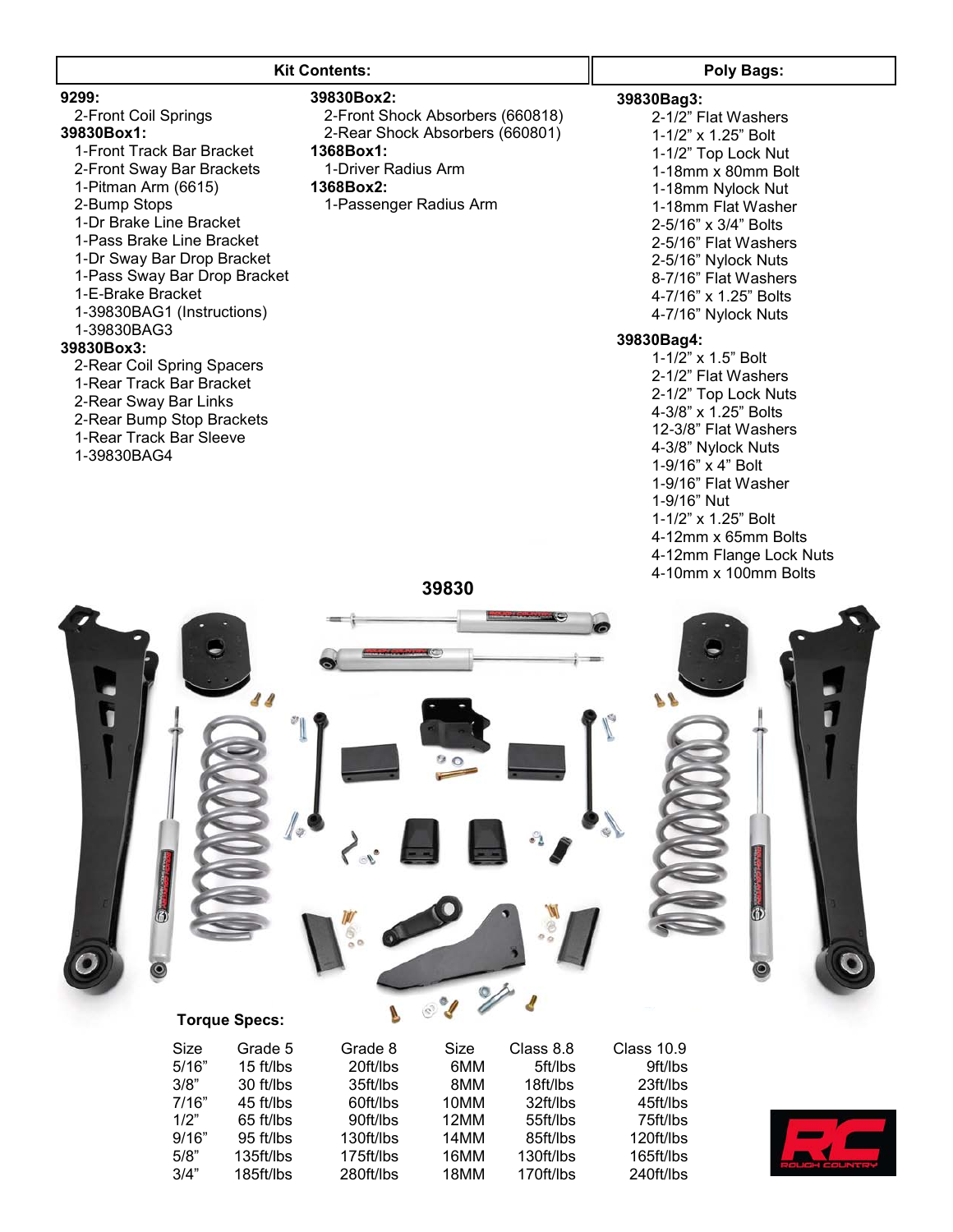#### **FRONT SUSPENSION INSTALLATION**

- 1. Secure and block the rear tires of the vehicle on a level concrete or asphalt surface
- 2. Raise the front of the vehicle and support the frame with jack stands. Remove the front wheels and tires and set aside. Position a hydraulic jack under the front axle and raise the jack until the front suspension begins to compress
- 3. On both sides of the vehicle, scribe alignment marks on the adjustment cam and axle bracket at the lower axle bolt of the radius arm for later reference.
- 4. Unbolt the brake line brackets from the inside of the frame using a 13mm wrench to ensure brake line free play during the suspension system installation. **See Photo 1.** Retain stock hardware for later use.
- 5. Unplug the electrical connector for the four wheel drive engagement. **See Photo 2.**



- 6. Remove the sway bar links by unbolting the lower sway bar nut as shown in **Photo 3** using a 10mm socket and a 21mm wrench. Retain hardware.
- 7. Remove the track bar from its upper mounting point on the frame using a 1 1/16" wrench and rest it on the axle. It may be helpful to loosen the lower track bar bolt on the axle. Retain hardware for reuse.
- 8. Remove the cotter pin, and castle nut from the drag link where it connects to the pitman arm. A pitman arm tool may be needed to separate the drag link from the pitman arm. Remove the stock nut, and lock washer from the sector shaft on the steering box. Save hardware for later installation. Using a pitman arm puller carefully remove the stock pitman arm.
- 9. Remove the front shocks with a 18mm wrench for the upper stud and a 21mm socket for the lower bolt. **See Photo 4.** Retain lower shock mount factory hardware.



- 10. Lower the axle and remove the coil springs. Note there is a rubber push pin made on to the factory coil isolator to align the coil spring. Push on the top the pin to release the isolator from the frame coil pocket.
- 11. Using a 24mm socket and wrench remove the two bolt holding the driver radius arm to the axle. Retain factory hardware.
- 12. Next remove the radius arm bushing bolt with a 27mm socket and wrench. Retain factory hardware.

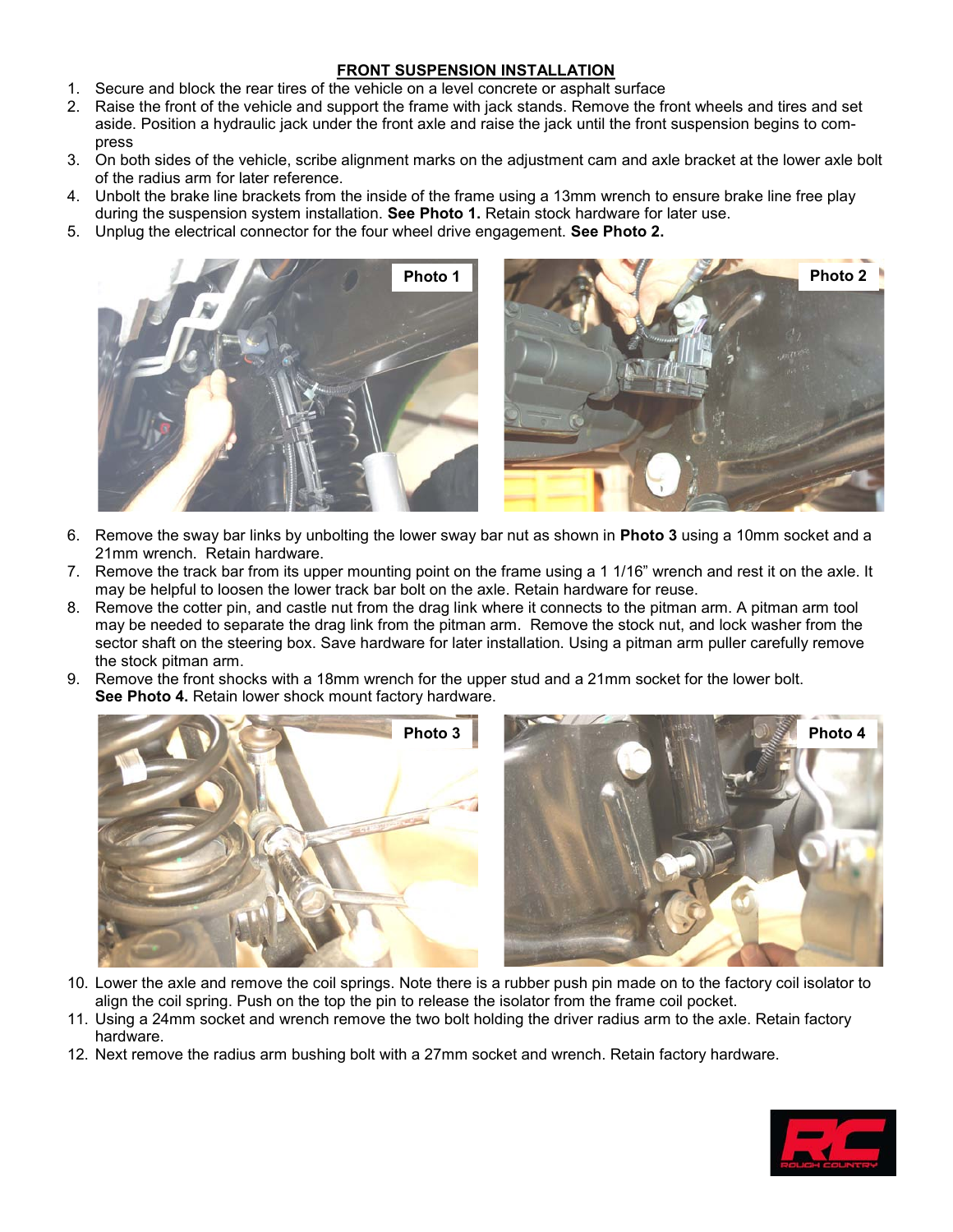- 13. Install the supplied driver side radius arm with factory hardware. **See Photo 5.** Note the offset side of the radius arm goes to the outside of the truck. Do not tighten the radius arm bushing bolt until the truck is sitting on the ground.
- 14. Repeat steps 11-13 on the passenger side.
- 15. Use the supplied template (last page) to rotate the spring isolator.
- 16. Install the supplied lifted coil springs, making sure the coil is properly seated in the upper and lower coil seats.
- 17. Install the new front shocks, #660818, using the supplied bushings for the top mount. Tighten the upper mount, with a 18mm wrench, just until the bushings start to bulge under the washers.
- 18. Install the shock in the lower mount using the factory hardware. Torque to factory specs using a 21mm socket. **See Photo 6.**



- 19. Remove the factory bump stop and replace it with the new supplied longer bump stop. **See Photo 7.**
- 20. Install the supplied 6615 pitman arm onto the stock sector shaft using the factory hardware, apply thread locker and torque to factory specs.
- 21. Remove the pitman arm ball joint from the steering link. The flat will need to be cut off so you can rotate the ball joint for the new pitman arm. **See Photo 8.** Install the steering link ball joint onto the pitman arm using stock hardware.



- 22. Install the new supplied track bar bracket with the factory bolt. Hand tighten. Swing the bracket up to the cross member and mark the hole location for the support bolt, then remove the bracket. Drill the marked hole with a 17/32 drill bit. **\*Note\*** be careful not to drill into the oil pan. Place a block of wood or steel plate between oil pan and cross member. Install the track bar bracket and torque the factory bolt, to factory specs, with a 1 1/16" socket. Torque the supplied 1/2" x 1.25" bolt, to 90ft/lbs with a 3/4" socket and wrench. **See Photo 9.** The bolt should be installed from the bottom.
- 23. The track rod will be installed into the new mount after the vehicle is on the ground.
- 24. Remove the sway bar hardware using a 18mm wrench as shown in **Photo 10** and allow the sway bar to separate from the frame.



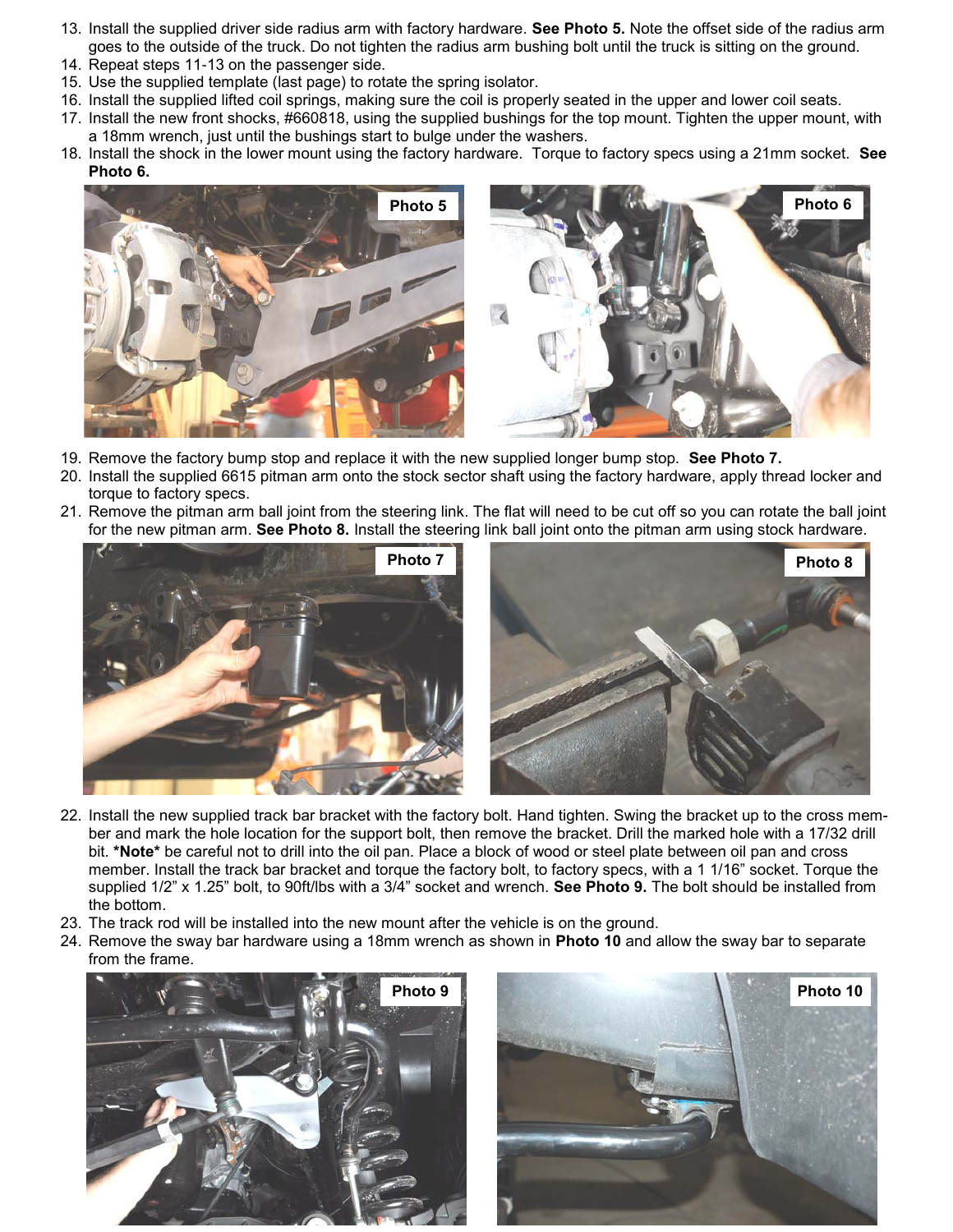- 25. Install the sway bar drop bracket and secure to the frame using the factory hardware. Torque to factory specs with an 18mm wrench.
- 26. Install the sway bar to the new bracket with the supplied 7/16" x 1 1/4" bolts, flat washers and nuts. **See Photo 11.**  Torque to 60ft/lbs using a 9/16" socket and wrench.
- 27. Install the front **Driver Side (2 Bends)** brake line bracket to the frame using factory hardware. **See Photo 12.** Attach the brake line mount to the new bracket with the supplied





5/16" x 3/4" bolts, washer, and nuts. Tighten with a 13mm socket and wrench.

- 28. Attach the brake line mount to the new bracket with the supplied 5/16" x 3/4" bolts, washer, and nuts. Tighten with a 13mm socket and wrench. Install the front **Passenger Side (1 Bend)** brake line bracket with bend at bottom away from frame, use factory hardware. **See Photo 13.**
- 29. Install the tires / wheels and then lower the truck to the ground.
- 30. Install the track rod in the new bracket using the supplied 18mm x 80mm bolt, washers, and lock nut. Torque to 170ft/ lbs using a 1 1/16" socket and wrench.
- 31. Torque the radius arm bolt, to factory spec, with a 1 1/16" socket.



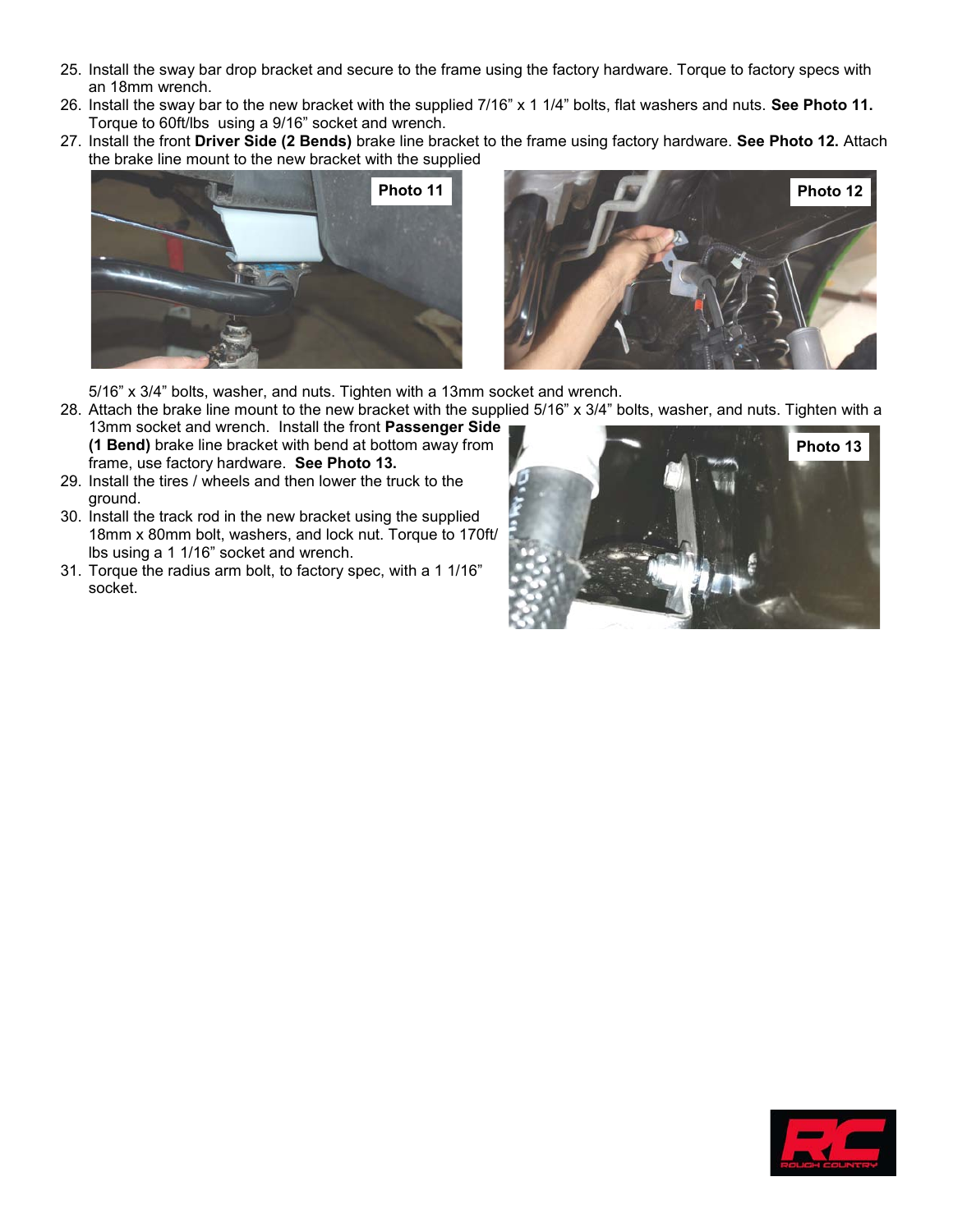### **REAR INSTALLATION**

- 1. Secure and block the front tires of the vehicle on a level concrete or asphalt surface.
- 2. Using a 21mm wrench remove the track bar bolt on the frame. Raise the rear of the vehicle and support the frame with jack stands. Remove the rear wheels and tires and set aside.
- 3. Un-couple the e-brake cable on the drivers side of the vehicle. **See Photo 1.**
- 4. Remove the cable from the body mount using pliers to release the cable clips as shown in **Photo 2**





- 5. Remove the cable and place the supplied drilling template in place, making sure the template has the new hole placed directly below factory hole The template may be tapped in place.
- 6. Drill the new hole as shown using a 9/16" drill bit. **See Photo 4.**





7. Install the e-brake line bracket on the e-brake line as shown in **Photo 5**, making sure the bracket snaps into place. 8. Install the supplied brake line bracket as shown in **Photo 6** with the supplied 1/2" x 1.5" bolt, flat washers and lock nut. Torque to 65ft/lbs using a 3/4" wrench/socket.





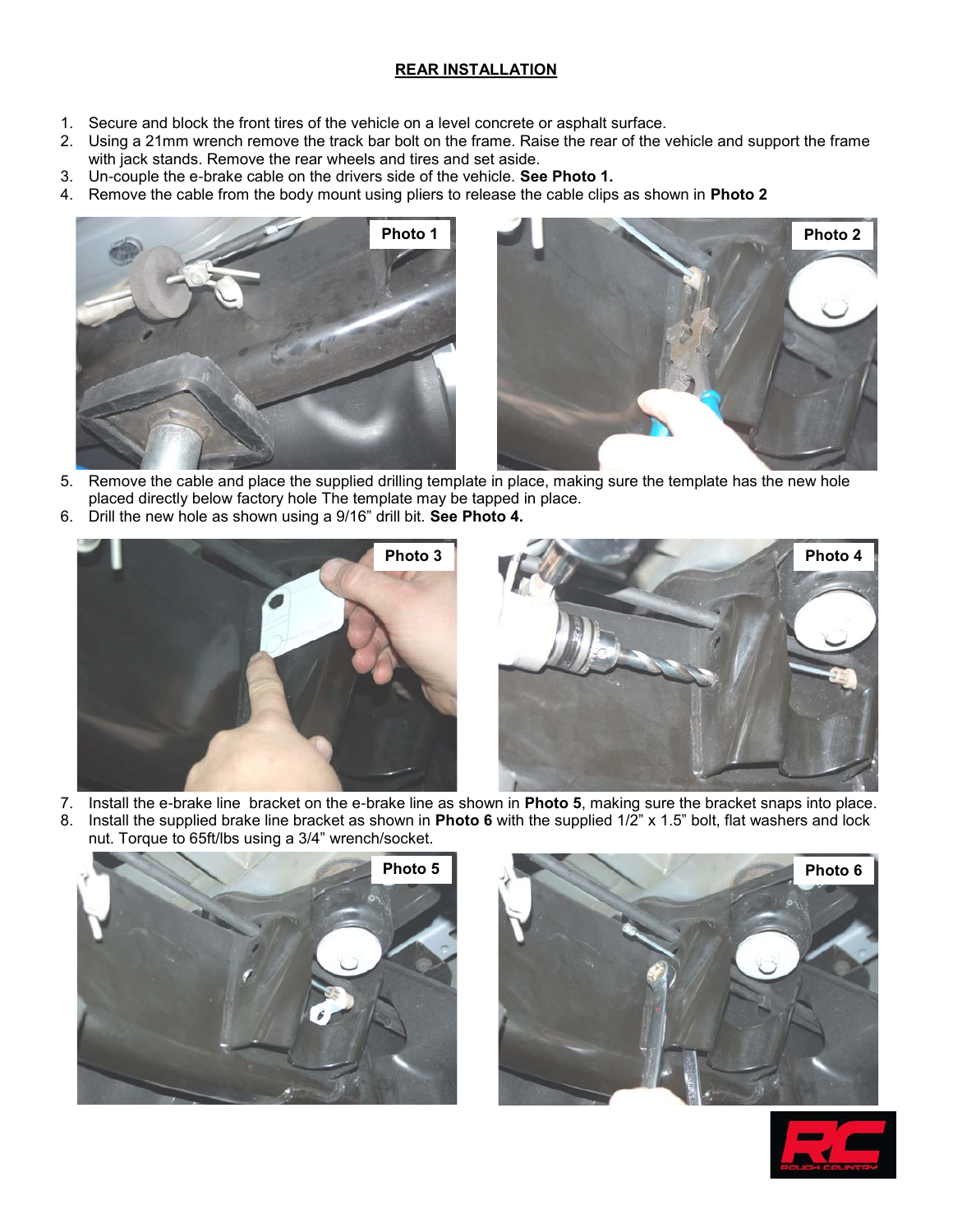- 9. Remove the inner fender well using a 8mm socket. 11 bolts to remove. One of the bolts is hidden behind the fender flare on the front side.
- 10. Remove the rear shock with a 21mm wrench for the lower and a 18mm wrench for the upper mount.
- 11. Using an 18mm wrench and socket remove the sway bar link. Retain hardware.
- 12. Lower the axle and remove the coil spring and spring isolator.
- 13. Install new spacer on axle with the shorter side to the front of the truck, secure spacer to axle using supplied 3/8" x 1.25" bolts, nuts, and washers. Torque to 35ft/lbs using a 9/16" socket & wrench. **See Photo 7** Install coil spring and spring isolator onto lower coil spacer, raise axle making sure spring is seated properly on top and bottom.
- 14. Measure 3/4" from the bottom of the bracket and mark a line. Using a saw cut the end of the track bar bracket off as shown in **Photo 8.** Note you will only cut the one tab.





- 15. Install the new supplied track bar bracket with the crush sleeve using the supplied 9/16" x 4.0" bolt, washer, and nut. Hand tighten. Use the bracket has a template and drill the hole using a 17/32" drill bit. Next install the 1/2" x 1.25" bolt and nut in the drilled hole. Torque the 9/16" bolt to 130ft/lbs with a 13/16" socket & wrench and torque the 1/2" bolt to 90ft/lbs with a 3/4" socket and wrench. **See Photo 9.**
- 16. Install the new rear shock absorbers part # 660801 with the supplied stem bushings. Tighten until the bushings start to bulge under the washers with a 19mm for the top and torque to factory spec with a 21mm socket and wrench for the lower bolt. **See Photo 10.**





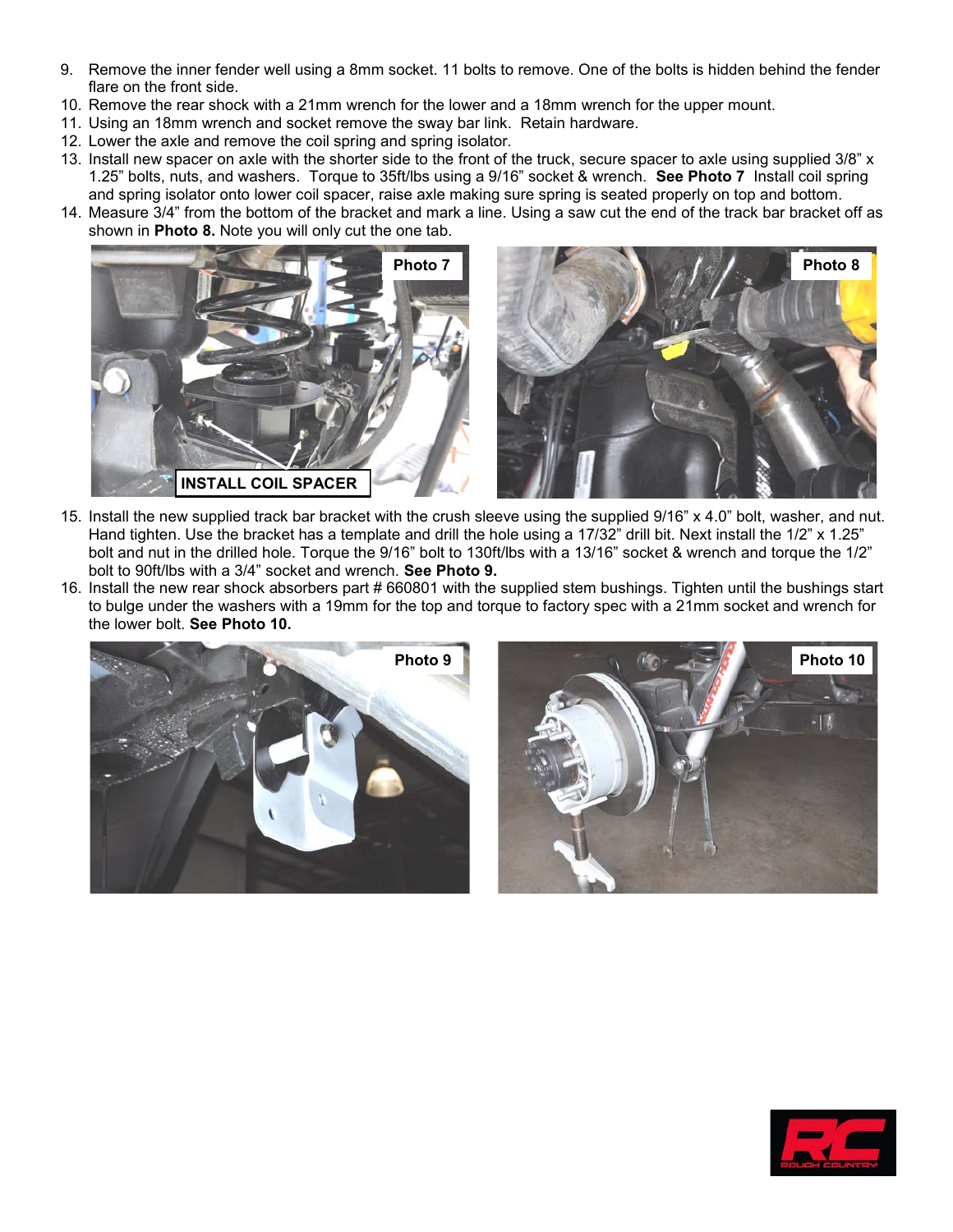- 17. Next install the rear sway bar links using the supplied 12mm x 65mm bolts and flange nuts. Torque to 75ft/lbs with a 18mm and 19mm wrench.
- 18. Using a 15mm socket remove the rear bump stop from the frame. Place the bump stop extensions between the bump stop and the frame and secure with the supplied 10mm x 100mm bolts and washers. **See Photo 11.** Torque to 32ft/lbs with a 17mm socket.
- 19. Reinstall the inner fender wells using the factory hardware and a 8mm socket.
- 20. Install the wheels / tires. Jack up the vehicle and remove the jack stands.
- 21. Lower the vehicle to the floor.
- 22. Install the factory track bar to the new bracket with factory hardware. Torque to factory specs using a 21mm socket..
- 23. Install the supplied e-brake extension bracket as shown in **Photo 12.**





#### **POST INSTALLATION INSTRUCTIONS**

Check all fasteners for proper torque. Check to ensure there is adequate clearance between all rotating, mobile, fixed and heated members. Check steering gear for interference and proper working order. Test brake system. Perform steering sweep. Check to ensure brake hoses have sufficient slack and will not contact rotating, mobile, or fixed members, adjust lines/brackets to eliminate interference and maintain proper working order. Failure to perform inspections may result in component failure.

Re-torque all fasteners after 500 miles. Visually inspect components and re-torque fasteners during routine vehicle service.

Readjust headlights to proper settings.

It is the buyer's responsibility to have all bolts/nuts checked for tightness after the first 100 miles and then every 1000 miles. Suspension components every 3000 miles.

### **Thank you for choosing Rough Country Suspension for your Off Road needs**.

By purchasing any item sold by Rough Country, LLC, the buyer expressly warrants that he/she is in compliance with all

applicable , State, and Local laws and regulations regarding the purchase, ownership, and use of the item. It shall be the buyers responsibility to comply with all Federal, State and Local laws governing the sales of any items listed, illustrated or sold. The buyer expressly agrees to indemnify and hold harmless Rough Country, LLC for all claims resulting directly or indirectly from the purchase, ownership, or use of the items.